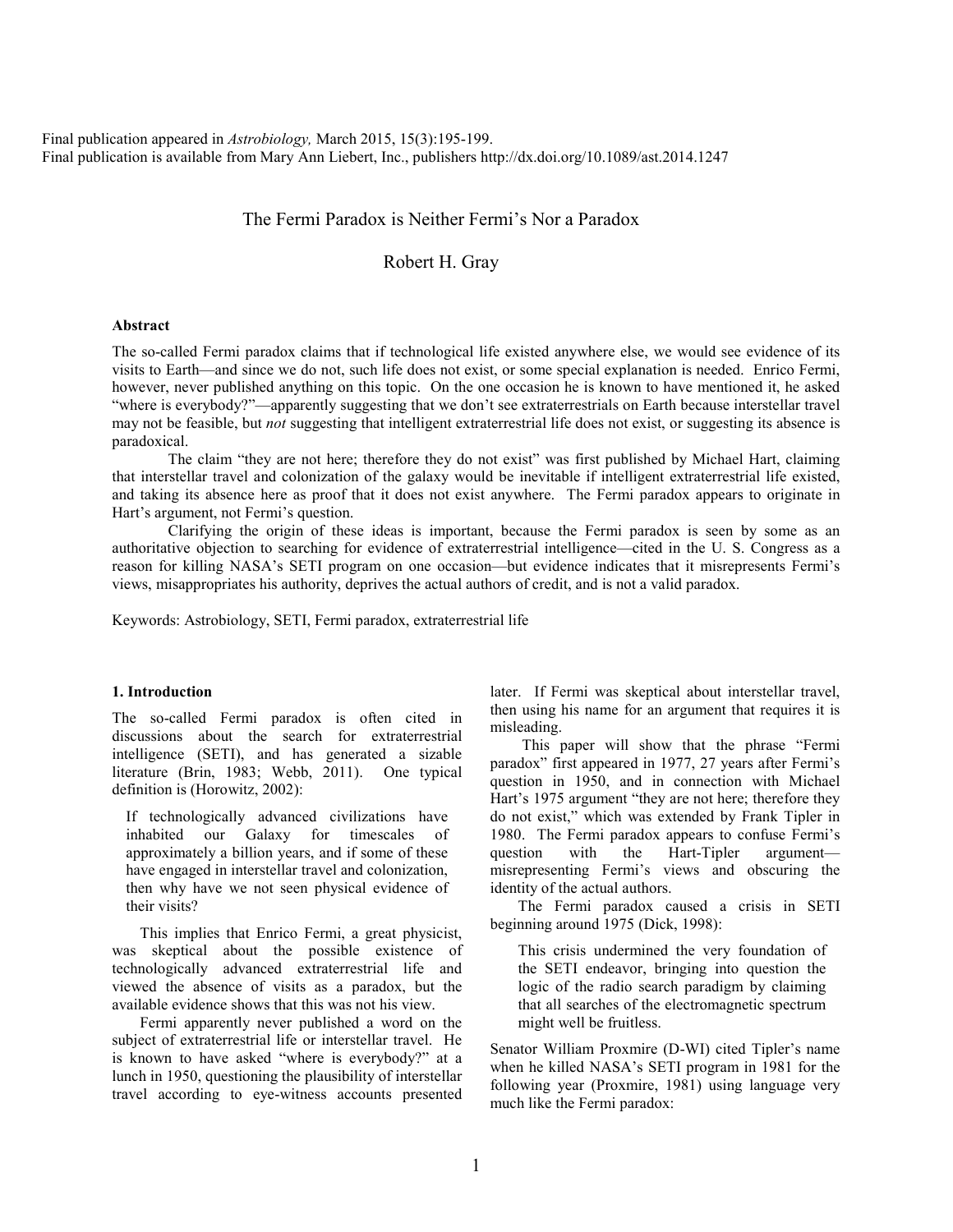... if intelligent beings did exist elsewhere and possessed the technology for interstellar communication they would have developed interstellar travel and thus would already be present in our solar system.

NASA's SETI program was restarted but canceled a second time in 1993 (Garber, 2014) by Senator Richard Bryan (D-NV), and since then no U. S. government funds have been appropriated for searches.

This purported paradox attributed to Fermi continues to have influence today, generating academic discussion and possibly contributing to a *de facto* prohibition on government support for research in a branch of astrobiology, but it is clearly not Fermi's and does not constitute a valid paradox.

## **2. Origin of the phrase** *Fermi Paradox*

The phrase 'Fermi paradox' seems to have first appeared in print in March of 1977, referring to Fermi's question "where is everybody?" (Stephenson, 1977):

The first and simplest answer to 'Fermi's paradox' has been put forward by Hart ... mankind is the first intelligent species within this Galaxy, and that consequently there could have been no visitations to this Solar System by other civilizations.

Stephenson believes that he coined the term for publication (Stephenson, 2014):

At the time the word paradox was used in conversation to describe the problems facing SETI researchers and Carl Sagan's story about Fermi and "Where is everybody" was often mentioned. I put single quotes around 'Fermi's Paradox' ... as an apology for using a short convenient two word label for a large and indistinct field of conjecture.

The Fermi paradox appeared as the subject of a conference session in April, 1977 (Martin, *et al.*, 1979), and the phrase began appearing frequently in the early 1980s—cited in 19 places in one SETI symposium (Papagiannis, 1984)—and it appears frequently today, five places in one recent book (Vakoch, 2014). The phrase was not found in any publication earlier than Stephenson's paper, and was not found in any title in a SETI bibliography with 1,488 references through February 1977 (Mallove, 1978).

It is surprising that the phrase did not appear in print until 1977—27 years after Fermi's question in 1950, but only two years after Hart's 1975 paper—and in connection with Hart's name, suggesting that the Fermi paradox is more closely related to Hart's argument than Fermi's question.

# **3. Origin of Fermi's Question**

Fermi is known to have asked "where is everybody?" during a lunch at Los Alamos in 1950 (Jones, 1985; Finney & Jones, 1985). Fermi's question is often taken as challenging the idea that technological extraterrestrial life exists because we see no evidence of visits, but accounts from people who were present make it clear that Fermi was questioning the feasibility of interstellar travel and *not* questioning the possible existence of technological extraterrestrial life.

Eric Jones solicited letters in 1984 from the three surviving people present at the lunch—Emil Konopinski, Edward Teller, and Herbert York (Fermi died in 1954)—asking them about the occasion. Excerpts from the responses show that the conversation focused on interstellar travel and its feasibility:

# Konopinski:

When I joined the party I found being discussed evidence about flying saucers. That immediately brought to my mind a cartoon I had recently seen in the New Yorker, explaining why public trash cans were disappearing from the streets of New York City. ... The cartoon showed what was evidently a flying saucer sitting in the background and, streaming toward it, "little green men" (endowed with antennas) carrying trash cans. ... There ensued a discussion as to whether the saucers could somehow exceed the speed of light.

# Teller:

I do not believe that much came from this conversation, except perhaps a statement that the distances to the next location of living beings may be very great and that, indeed, as far as our galaxy is concerned, we are living somewhere in the sticks, far removed from the metropolitan area of the galactic center.

# York (about Fermi):

... he went on to conclude that the reason that we hadn't been visited might be that interstellar flight is impossible, or, if it is possible, always judged to be not worth the effort, or technological civilization doesn't last long enough for it to happen.

York clearly recalled Fermi as questioning the feasibility of interstellar travel, Teller seems to have thought that distance (and by implication, difficulty of interstellar travel) was the reason for not seeing extraterrestrials, and Konopinski did not address the topic, although he places the event in time, because such a cartoon appeared May 20, 1950. *None* of the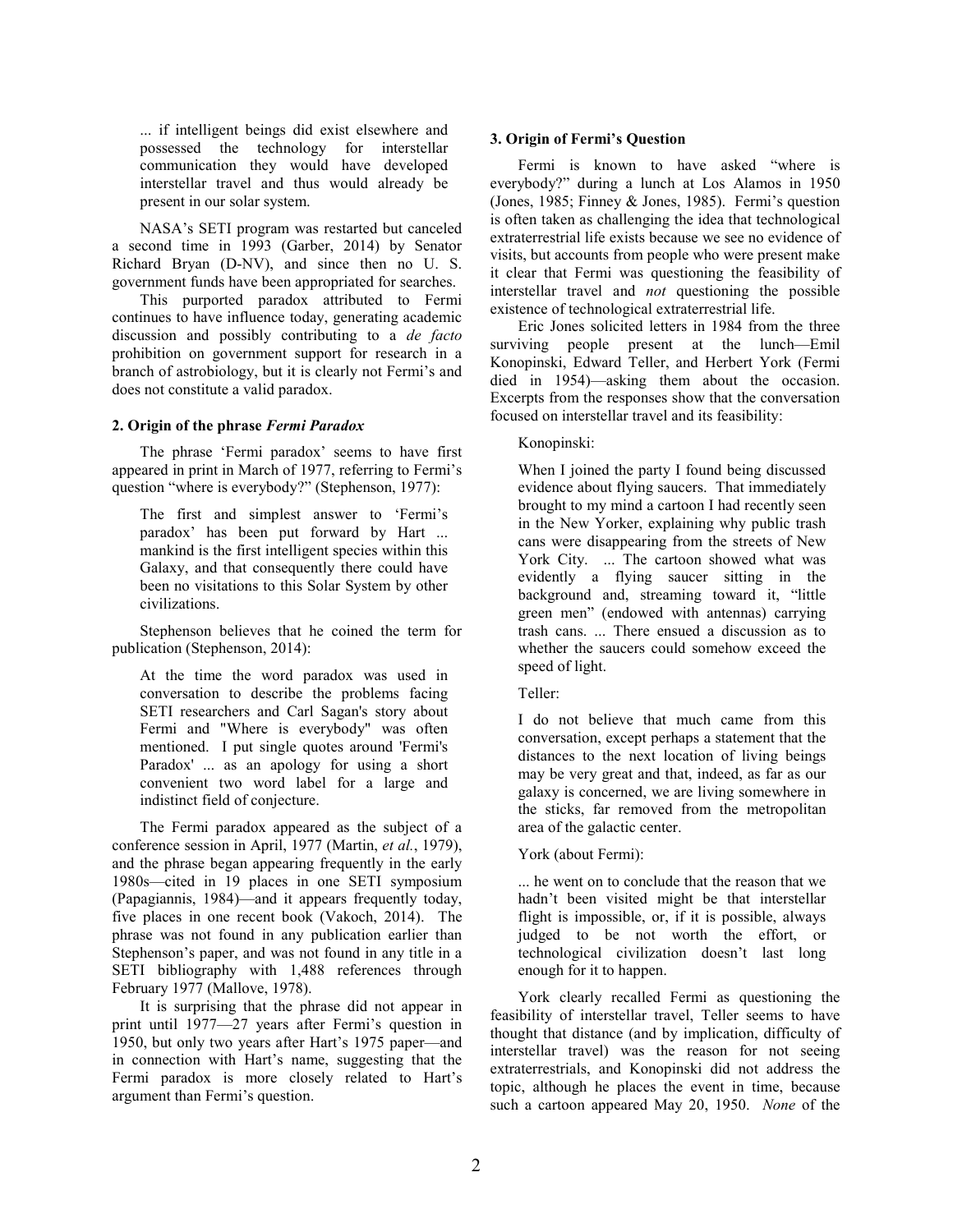respondents reported that Fermi questioned the possible existence of extraterrestrials, or suggested that not seeing any was a paradox—yet those ideas are the core of the Fermi paradox.

Fermi's question was recalled by Konopinski as "But where is everybody?", by Teller as "Where is everybody?", and by York as "Don't you wonder where everybody is?", which suggests "where is everybody?" as Fermi's likely wording, although respondents may have been influenced by Jones' use of that phrase. The wording has been given by others who were not present as "where are they?" (Sagan, 1963; Sagan & Shklovski, 1966; Oliver & Billingham, 1971; Drake & Sobel, 1992), and some give the time as during WWII, but the eyewitness accounts seem most authoritative.

Fermi's question seems to have first appeared in print in a footnote to a discussion of the possibility that contact with an extraterrestrial civilization occurred within historical times (Sagan, 1963):

This possibility has been seriously raised before; for example, by Enrico Fermi, on a now rather well-known dinner table discussion at Los Alamos during the Second World War, where he introduced the problem with the words "Where are they?"

The context suggests that Sagan thought Fermi's point was that if extraterrestrials had visited the Earth recently, we should see evidence of it, and since we don't, they have not visited recently. Another early mention of Fermi's question appeared in the *Project Cyclops* report (Oliver & Billingham, 1971), apparently challenging the feasibility of interstellar travel:

If, on the other hand, interstellar travel is much easier than we predict, we would argue that to maintain radio silence is no real protection, for in this case a galactic survey would not need to depend on beacons. The question to be answered in this case is Enrico Fermi's Where are they?

The so-called Fermi paradox clearly misrepresents Fermi's views, by using his name for an argument that assumes interstellar travel (which he *was* questioning), and because it challenges the possible existence of technological extraterrestrial life (which he was *not* questioning). It might be more accurate to describe "where is everybody?" as *Fermi's question about the feasibility of interstellar travel*.

#### **4. The Hart-Tipler Argument**

Michael Hart appears to have been the first to publish the argument "they are not here; therefore they do not exist" (Hart, 1975):

If ... there were intelligent beings elsewhere in our Galaxy, then they would eventually have achieved space travel, and would have explored and colonized the Galaxy, as we have explored and colonized the Earth. However... they are not here; therefore they do not exist.

Hart argued that all other possible explanations for the absence of extraterrestrials on Earth are false, grouping them into four categories: (1) "physical explanations," for example, interstellar travel is infeasible, (2) "sociological explanations," for example, extraterrestrials have chosen not to visit Earth, (3) "temporal explanations," for example, they have not had time to reach the Earth, and (4) the Earth has been visited, but we do not observe them here at present. He rejected all four possible explanations and concluded that only his explanation is correct—they do not exist anywhere in the Galaxy, a matter of  $\sim 10^{11}$  stars—and offered a corollary policy conclusion "an extensive search for radio messages from other civilizations is probably a waste of time and money."

David Viewing published a somewhat similar argument assuming interstellar travel and colonization (Viewing, 1975), but unlike Hart, he concluded that extraterrestrials might exist and that we should search for interstellar probes as well as search for signals.

Frank Tipler extended Hart's ideas, suggesting smart machines rather than biological colonists (Tipler, 1980):

... a self-replicating universal constructor with intelligence comparable to the human level ... such a machine combined with present-day rocket technology would make it possible to explore and/or colonize the Galaxy in less than 300 million years...

This was a major extension of Hart's ideas, because Hart mentioned "robots" in only one sentence, as potentially manning spaceships on long voyages carrying frozen zygotes. Tipler's mechanism would presumably operate for hundreds of millions of years, follow orders without question or deviation or evolution, explore or colonize billions of planets and perhaps even moons and asteroids at no extra cost, operate in places where life could not survive, and solve a multitude of other problems.

Tipler's conclusion was even more sweeping than Hart's—that Man is probably the only intelligent species in the Universe (Tipler, 1981), not just our Galaxy—a matter of  $\sim 10^{11}$  more stars. That universal result seems strikingly similar to the result of the Genesis story which describes the creation of only one intelligent species (Leeming, 2010), and it is surprising that Tipler did not comment on this similarity, because elsewhere he explained biblical stories such as miracles using physics (Tipler, 2007).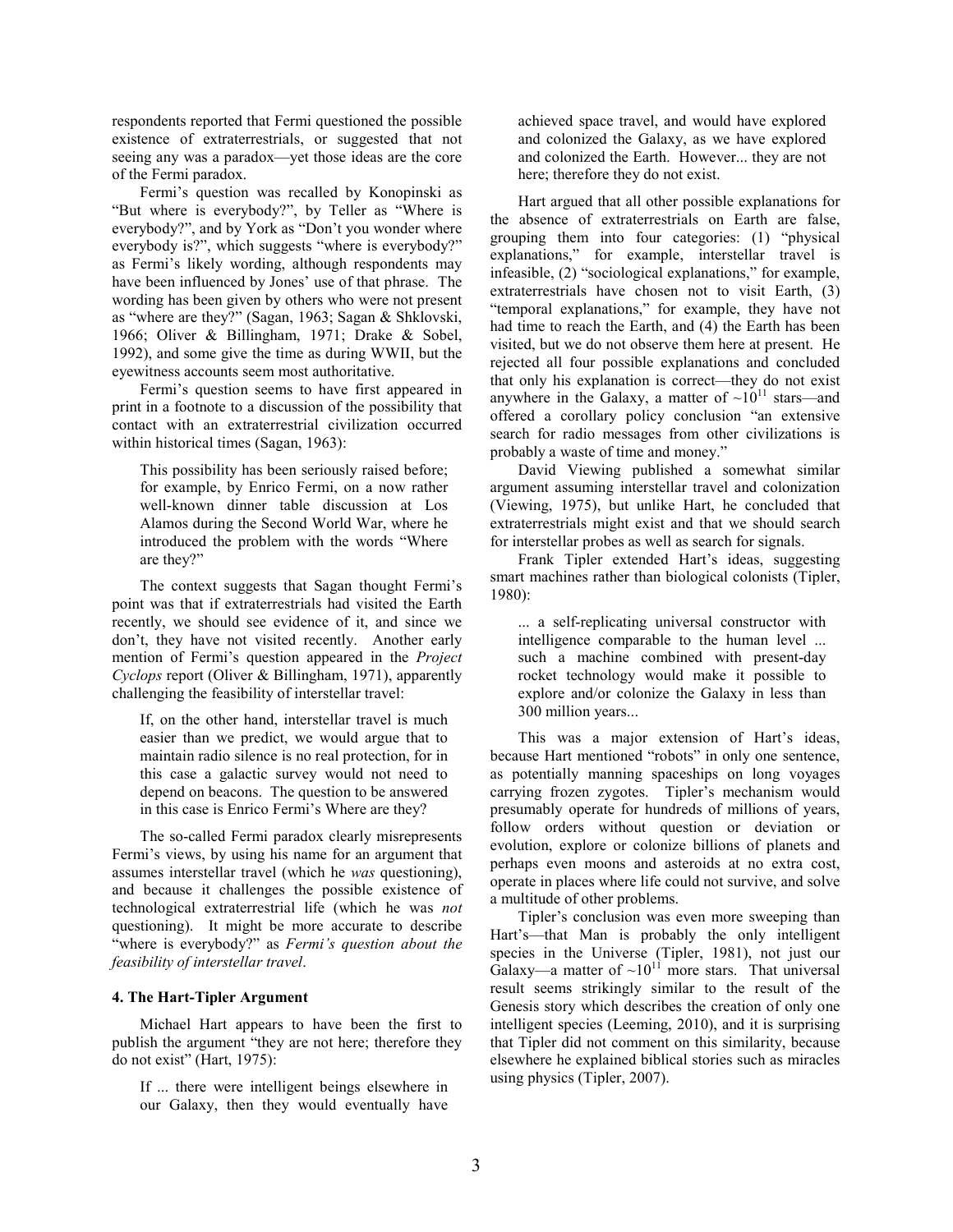Hart and Tipler's arguments have been challenged on grounds such as the energy required for interstellar travel (Oliver, 1994) and risks of self-replicating machines and rates of colonization (Sagan & Newman 1983). Others have taken their arguments as serious objections to the idea that technological extraterrestrial life might exist elsewhere (Proxmire, 1981, Zuckerman & Hart 1982, Papagiannis, 1985).

The Hart-Tipler argument is very similar to the Fermi paradox, although there is a slight difference. The Fermi paradox is often posed as a question about why we don't see extraterrestrials, using Hart's argument that we should, but as a question it permits answers other than "they do not exist"—although it begs that answer.

#### **5. Proper Attribution**

Using Fermi's name for the so-called Fermi paradox is clearly mistaken, because (1) it misrepresents Fermi's views, which were skeptical about interstellar travel, but not about the possible existence of extraterrestrials, and (2) its central idea "they are not here; therefore they do not exist" was first published by Hart. Priority of publication and accuracy suggests using a name like *Hart-Tipler argument* instead of "Fermi paradox."

A name change has been suggested before. Charles Seeger suggested "... 'Fermi Paradox' is an unfortunate and thoroughly misleading appellation." (Seeger, 1985). Iosif Shklovsky reportedly urged "... we must call it the 'Hart Paradox,' rather than the 'Fermi Paradox' ..." (Papagiannis, 1985). The phrase "Fermi-Hart paradox" has been used in some papers (Wesson, 1990). Stephen Webb suggested "Tsiolkovsky-Fermi-Viewing-Hart paradox" (Webb, 2002).

Konstantin Tsiolkovsky is said to have recognized similar issues in the 1930s. He believed that space travel was possible, and also believed that life must exist on planets around many other stars, and he noticed potential contradictions (Lytkin, *et al*., 1995):

- (1) if these beings exist they would have visited earth
- (2) if they exist they would have given us some sign of their existence

He resolved the contradiction with the idea that "it is not yet time" for them to visit us, and that "our means are too weak to perceive these signs." Lytkin *et al*. suggested that the "Fermi Paradox" would more properly be known as the "Fermi Question" and did not suggest adding Tsiolkovsky's name.

#### **6. No Paradox**

The word paradox is usually taken to mean a selfcontradictory statement, or a seemingly logical argument that leads to a contradiction, and the contradiction suggests that something is wrong.

The Hart-Tipler argument takes the seemingly obvious fact *they are not here* as evidence that a premise "technological extraterrestrials exist" must be false, because if they did exist, their colonization argument leads to the conclusion *they are here*, which seems absurd. This is a *reductio ad absurdum*  argument, not a paradox, although like a paradox it depends on every statement being true—yet the argument consists of many speculations which are not known to be true. For example, "colonizing the galaxy" tacitly assumes: (1) interstellar travel is feasible, (2) the Galaxy would be filled quickly, (3) the Earth would be among  $\sim 10^{11}$  or more colonized worlds, (4) this entirely colonized state would persist for many millions or billions of years. Any or all of those might be false, so a Hart-Tipler argument or a Fermi paradox making those assumptions can not be valid. Two hundred years ago, *they are not here* could have been said about dinosaurs, although a great deal of evidence has been found since then. The claim of paradox has been rejected before (Freitas, 1983).

A variation on the Hart-Tipler argument is *they do not exist because we have not received their signals* (Wesson, 1990; Wikipedia, 2014). This tacitly assumes that a complete search for signals has been performed, which is not true. The literature on searches (Tarter, 1995) indicates that only a small fraction of the radio spectrum has been searched—0.3 GHz in surveys covering much of the sky (Leigh & Horowitz, 2000) using transit observations, and 2 GHz in targeted searches of 800 stars (Backus, *et al*., 2004)—out of a terrestrial microwave window from 1-10 GHz, a freespace window up to 60 GHz (Oliver & Billingham, 1971), and much more electromagnetic spectrum beyond including optical. Few searches would have detected low-duty-cycle signals anticipated by some (Benford, 2008; Gray, 2011), because both radio and optical surveys typically observe positions for only minutes. An incomplete search for signals can not be used as evidence of complete absence of technological extraterrestrials.

### **7. Conclusions**

The so-called Fermi paradox misrepresents Fermi's views about the feasibility of interstellar travel and the possible existence of intelligent extraterrestrial life, uses his name and authority for ideas originated by Hart and Tipler, and asserts a logical paradox where none exists, so it is difficult to see any valid use for the phrase. It's not Fermi's idea, and it's not a paradox.

Fermi asked "where is everybody?", questioning the feasibility of interstellar travel, but not questioning the possible existence of intelligent extraterrestrial life,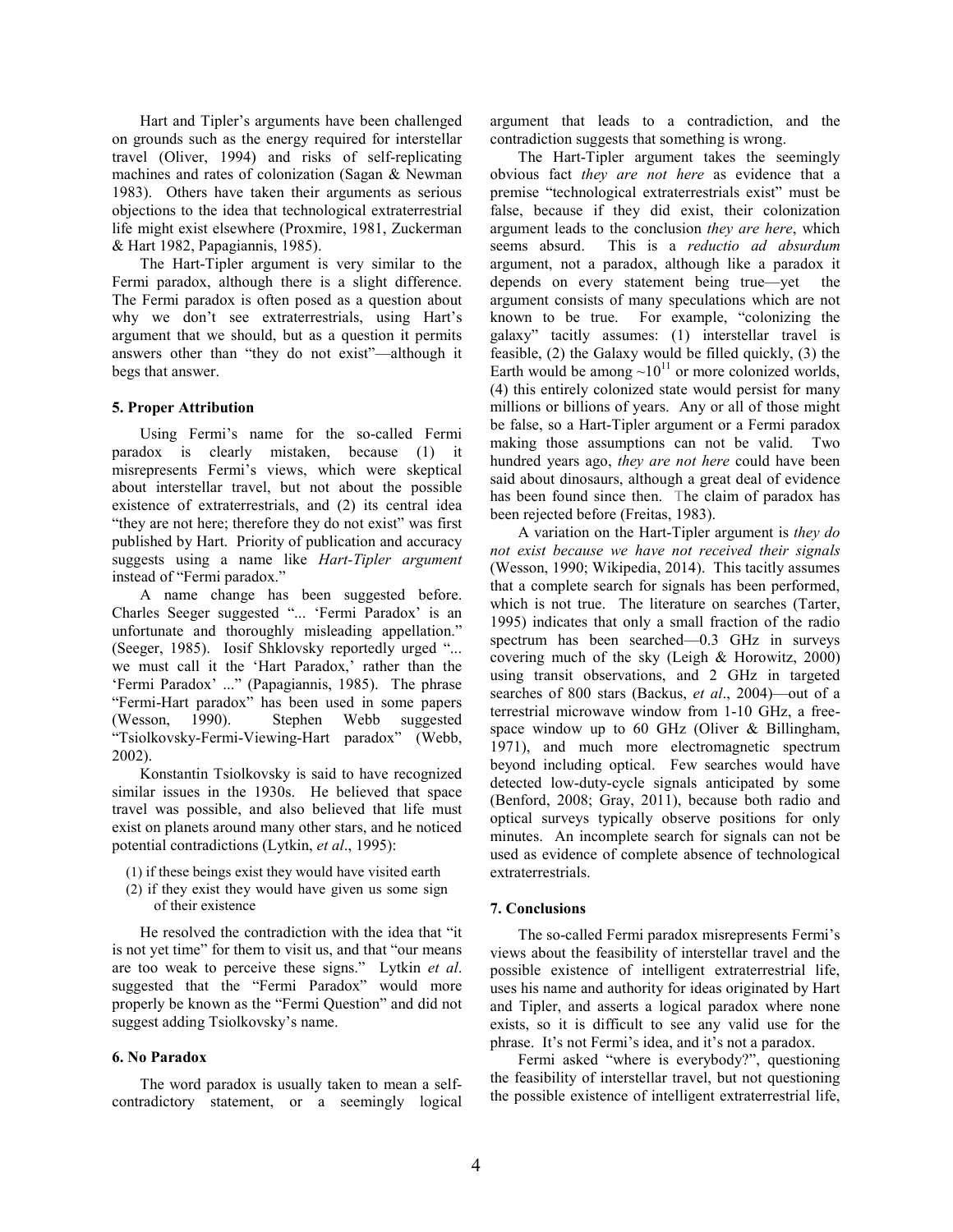so it seems clear that Fermi's name should not be used for a so-called Fermi paradox which depends on interstellar travel, and which does question the existence of extraterrestrials—the opposite of his views. Fermi's question might more accurately be called *Fermi's question about the feasibility of interstellar travel,* to avoid mistaking it as an argument against the possible existence of intelligent extraterrestrial life.

The argument "they are not here; therefore they do not exist*"* was first published by Hart and extended by Tipler, and might be called the *Hart-Tipler argument against the existence of technological extraterrestrials.*  This is not exactly the same as the Fermi paradox, but it is the simplest answer to the question "where is everybody?" if interstellar travel and colonization are assumed. It seems misleading to cloak the Hart-Tipler argument with Fermi's name and authority, because doing so deprives the true authors of credit and attributes views to Fermi which he did not hold.

Some people may feel that the so-called Fermi paradox is a sleeping dog that should be left to lie, because it is established in the scientific literature and public mind, but most people would agree that clearly mistaken and misleading terminology should be corrected. The issue is important, because the Hart-Tipler argument was cited as a reason for killing NASA's SETI program on one occasion in the U. S. Congress, and under the guise of Fermi's name and the claim of a logical paradox, it may continue to inhibit funding and research in that area of astrobiology.

### **Acknowledgements**

The author is grateful to Amir R. Alexander, Steven J. Dick, Steven D. Lord, and Michael A. Warner for comments on drafts of this paper, and grateful to Eric M. Jones, David G. Stephenson, and Stephen Webb for helpful information.

### **Author Disclosure Statement**

No competing financial interests exist.

#### **References**

- Backus P. R. and the Project Phoenix Team (2004) Project Phoenix: A Summary of SETI Observations and Results, 1995-2004, *Bull. AAS, 36:805.*
- Benford, G., Benford, J., Benford, D. (2008) Searching for Cost Optimized Interstellar Beacons, *Astrobiology* 10:491-498.
- Brin, G. D. (1983) The Great Silence: the Controversy Concerning Extraterrestrial Intelligent Life, *Q. Jl R. astr. Soc.* 24:283-309.
- Dick, S. J. (1998) *Life on Other Worlds: the 20th-Century Extraterrestrial Life Debate*, Cambridge, pp 218.
- Drake, F. D. and Sobel, D. (1992) *Is Anyone Out There?— The Scientific Search for Extraterrestrial Intelligence*, pp 130-131, Delacorte Press, New York.
- Freitas, R. A. (1983) There is No Fermi Paradox, *JBIS* 62:518-520.
- Finney, B. R. and Jones, E. M. (1985) Is Anybody Home? Introduction; Synopsis of Fermi's Question, in *Interstellar Migration and the Human Experience*, Finney B. R. and Jones E. M. (eds.), University of California Press, pp 298-300.
- Garber, S. J. (2014) A Political History of NASA's SETI Program, in *Archaeology, Anthropology, and Interstellar Communication*, Vakoch, D. A. (ed.), NASA SP-2013- 4412, pp 23-48.
- Gray, R. H. (2011) *The Elusive Wow: Searching for Extraterrestrial Intelligence*, pp 128-129, Palmer Square Press, Chicago.
- Hart, M. H. (1975) An Explanation for the Absence of Extraterrestrials on Earth, *Q. Jl R. astr. Soc.* 16:128-135.
- Horowitz, P. (2002) The Fermi Paradox, in *SETI 2020*, SETI Institute, Mountain View, pp 373. Also at: http://frank.harvard.edu/~paulh/unpublished/fermi.htm.
- Jones, E. M. (1985) "Where Is Everybody?" An Account of Fermi's Question, LA-10311-MS, UC-34b, CIC-14 Report Collection, March 1985. http://www.fas.org/sgp/othergov/doe/lanl/la-10311-ms.pdf
- retrieved March 7, 2014. Also *Physics Today* 38 Aug. 1985, pp 11-13, without full correspondence.
- Leigh, D. and Horowitz, P. (2000) Strategies, Implementation and Results of BETA, in *Bioastronomy 99: A New Era in the Search for Life in the Universe*, ASP Conference Series Vol. 213, Lemarchand, G. and Meech, K. (eds.).
- Lytkin, V., Finney, B., and Alepko, L. (1995) Tsiolkovsky, Russian Cosmism and Extraterrestrial Intelligence, *Q. Jl R. astr. Soc.* 36:373.
- Mallove, E. F., Connors, M. M., Forward, R. L., and Paprotny, Z*.* (1978) *A Bibliography on the Search for Extraterrestrial Intelligence*, NASA-RP-1021.
- Martin, A. R. (1979) The Fermi Paradox: A Forum for Discussion, Martin, A. R. (ed.), *JBIS* 32:424-434.
- Oliver, B. M., and Billingham, J. (1971) *Project Cyclops: A Design Study for a System for Detecting Extraterrestrial Life*, NASA CR 114445, p 31.
- Oliver, B. M. (1994) Galactic Colonization and Other Flights of Fancy, *IEEE Potentials*, Aug.-Sept. 1994, pp 51-54.
- Tarter, J. (1995) Summary of SETI Observing Programs, SETI Institute, and updates such as History of SETI Searches, http://setiquest.org/wiki/index.php/Seti\_programs retrieved March 18, 2014.
- Tipler, F. J. (1980) Extraterrestrial Intelligent Beings do not Exist, *Q. Jl R. astr. Soc.* 21:267-281.
- Tipler, F. J. (1981) Additional Remarks on Extraterrestrial Intelligence, *Q. Jl R. astr. Soc.* 22:279-292.
- Tipler, F. J. (2007) *The Physics of Christianity*, Doubleday, New York.
- Papagiannis, M. D. (1985) *The Search for Extraterrestrial Life: Recent Developments*, Papagiannis, M. D. (ed.), p 437, Reidel.
- Proxmire E. W. (1981) *Congressional Record* 127:14, (July 30, 1981), p S18635.
- Sagan, C. (1963) Direct Contact Among Galactic Civilizations by Relativistic Interstellar Flight, *Planet. Space Sci.* 11:485-498, p 495.
- Sagan, C., and Newman, W. I. (1983) The Solipsist Approach to Extraterrestrial Intelligence, *Q. Jl R. astr. Soc.* 24:113-121.